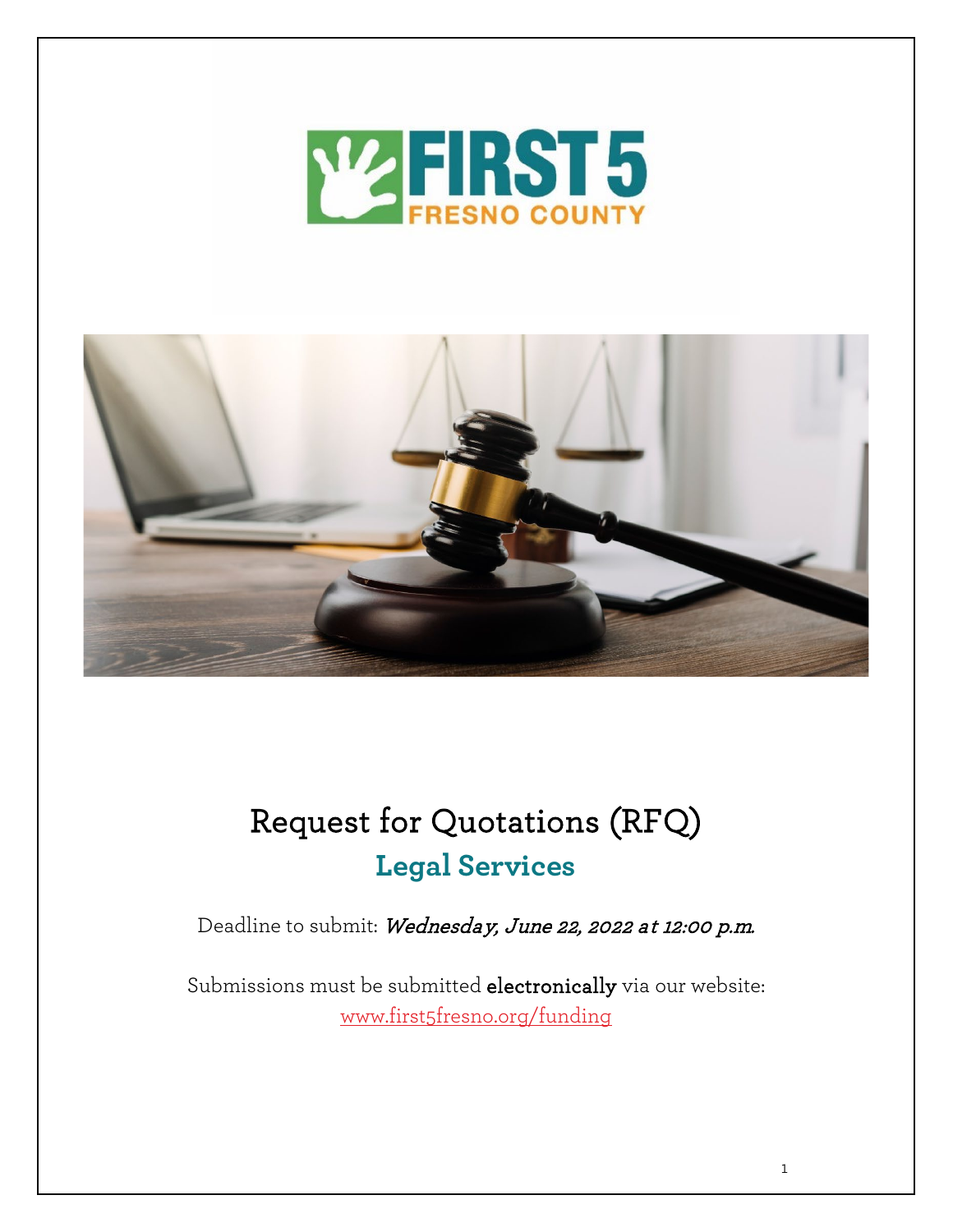## RFQ Opportunity Overview

This page contains a summary of this Request for Quotations (RFQ) opportunity; please read the entire document for full requirements and details.

## Intent of RFQ

First 5 Fresno County (F5FC) is seeking quotations from qualified firms with experience providing comprehensive legal services and capable of producing the desired legal services deliverables in a highly professional and cost-conscious manner.

## Contract Period

The anticipated contract term is a one-year period beginning September 1, 2022 with an option to renew, based on performance, up to five consecutive years at the discretion of F5FC. F5FC reserves the right to negotiate the activities and/or budget of any proposed components of said contract.

## Eligibility

Experienced and qualified legal firms interested in providing these services are encouraged to submit a quotation as detailed in this document.

| Timeline                               |        |         |                                                                                                 |
|----------------------------------------|--------|---------|-------------------------------------------------------------------------------------------------|
| Date                                   |        |         | <b>Action</b>                                                                                   |
| May 6, 2022                            |        |         | Release of the RFQ                                                                              |
| June 9, 2022                           |        |         | Deadline to submit questions                                                                    |
| May 18                                 | June 1 | June 15 | Dates when a response to submitted questions will be<br>posted on the F <sub>5</sub> FC website |
| Wednesday, June 22, 2022 at 12:00 p.m. |        |         | RFQ Submission Deadline                                                                         |
| August 16, 2022                        |        |         | Notification to respondents                                                                     |
| August 31, 2022                        |        |         | Recommended firm presented to the F5FC Commission<br>for approval                               |
| September 1, 2022                      |        |         | Contract start date                                                                             |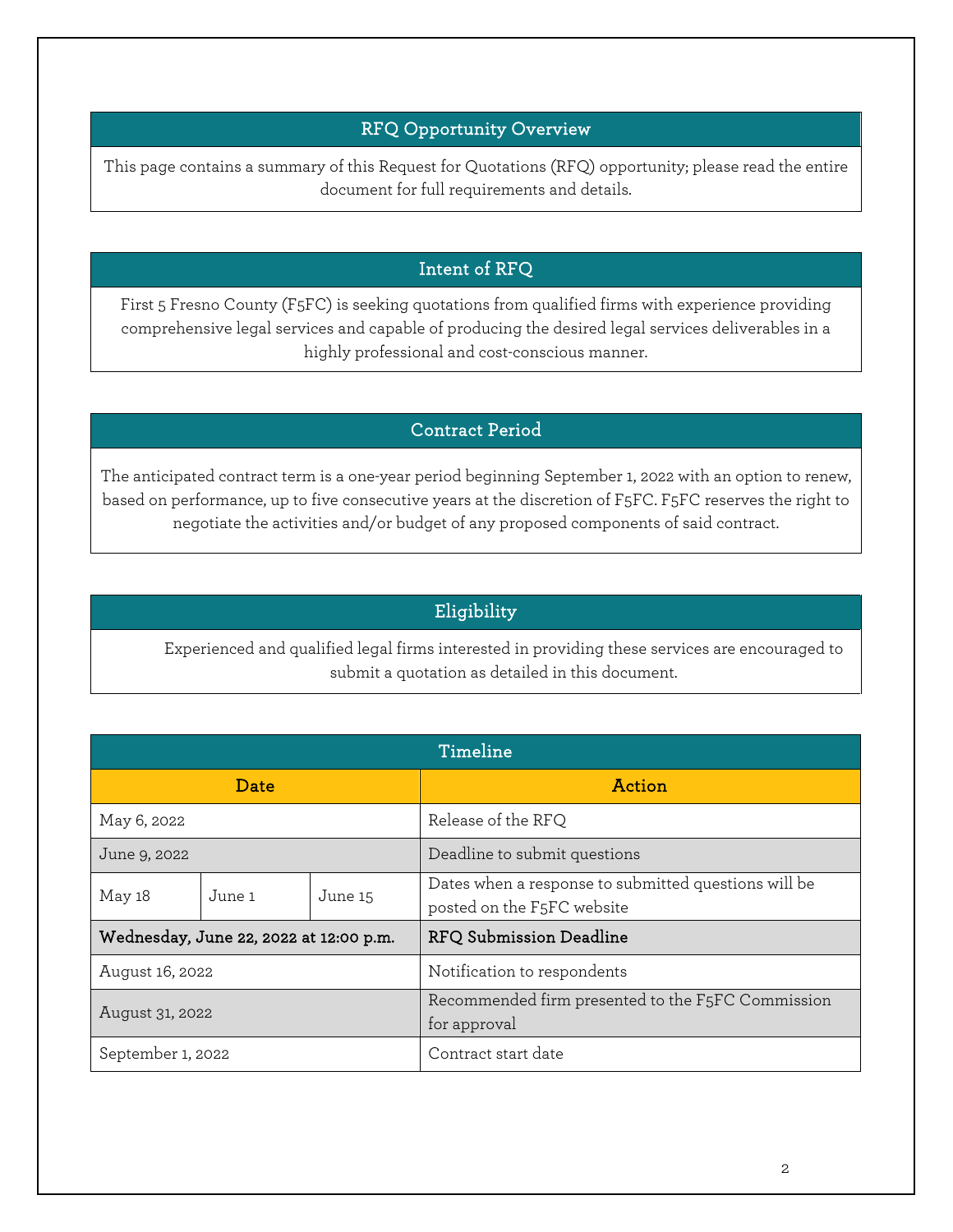## **Legal Services** Request for Quotations

#### **ABOUT FIRST 5 FRESNO COUNTY**

At First 5 Fresno County (F5FC), we know that children thrive when their families thrive. We envision a future where all children and their families are healthy, loved, and nurtured. We run after this vision by partnering with our community to create a seamless system of quality, accessible services that support the wellbeing of every child and family. The First 5 Fresno County Commission (the Commission) was created in 1998 when voters passed Proposition 10, which added a 50-cent sales tax to every pack of cigarettes or tobacco product sold in California. The State of California collects the money and distributes it to each county based on birthrate. The Commission is responsible for developing a strategic plan to guide local funding decisions that are consistent with the purpose of Proposition 10, which is to promote, support and improve the early development of children from the prenatal stage to five years of age.

F5FC created the [Lighthouse for Children, Inc.](http://www.lfcfresno.org/) (LFC), a 501 (c)(3) non-profit public benefit corporation, as a Qualified Active Low-Income Community Business to take advantage of a New Market Tax Credit financing structure in order to build a facility (the Lighthouse for Children Facility) in Downtown Fresno. Lighthouse for Children, Inc. is a component unit of F5FC as it is a legally separate entity. As the owner of Lighthouse for Children Facility, F5FC manages the daily administrative and operational functions. The Lighthouse for Children Facility is the home of a high-quality Child Development Center, the Community Learning Center, various office, and meeting space for community agencies, and F5FC's administrative offices.

#### **INTENT**

First 5 Fresno County is seeking a qualified firm with experience in providing comprehensive legal services and capable of producing the desired legal services deliverables in a highly professional and cost-conscious manner. The selected firm should generally be available on an as-needed basis for services.

While the RFQ outlines the needs of F5FC, the selected firm will represent both First 5 Fresno County and the Lighthouse for Children, Inc. Due to F5FC's relationship to the Lighthouse for Children, Inc., F5FC is including both entities as part of the procurement requiring legal services.

#### **ELIGIBILITY**

Experienced and qualified legal firms interested in providing these services are encouraged to submit a quotation as detailed in this document.

#### **CONTRACT PERIOD**

The anticipated contract term is a one-year period beginning September 1, 2022, with the option to renew, based on performance and availability of funds for up to five consecutive years at the discretion of F5FC. Please note, F5FC reserves the right to negotiate any proposed activities and/or budget of any proposed components of said contract.

#### **SCOPE OF SERVICES**

All quotations submitted shall include a statement affirming the firm's ability to deliver the scope of services consistent with the purpose of this RFQ identified above and as follows. F5FC is seeking a broad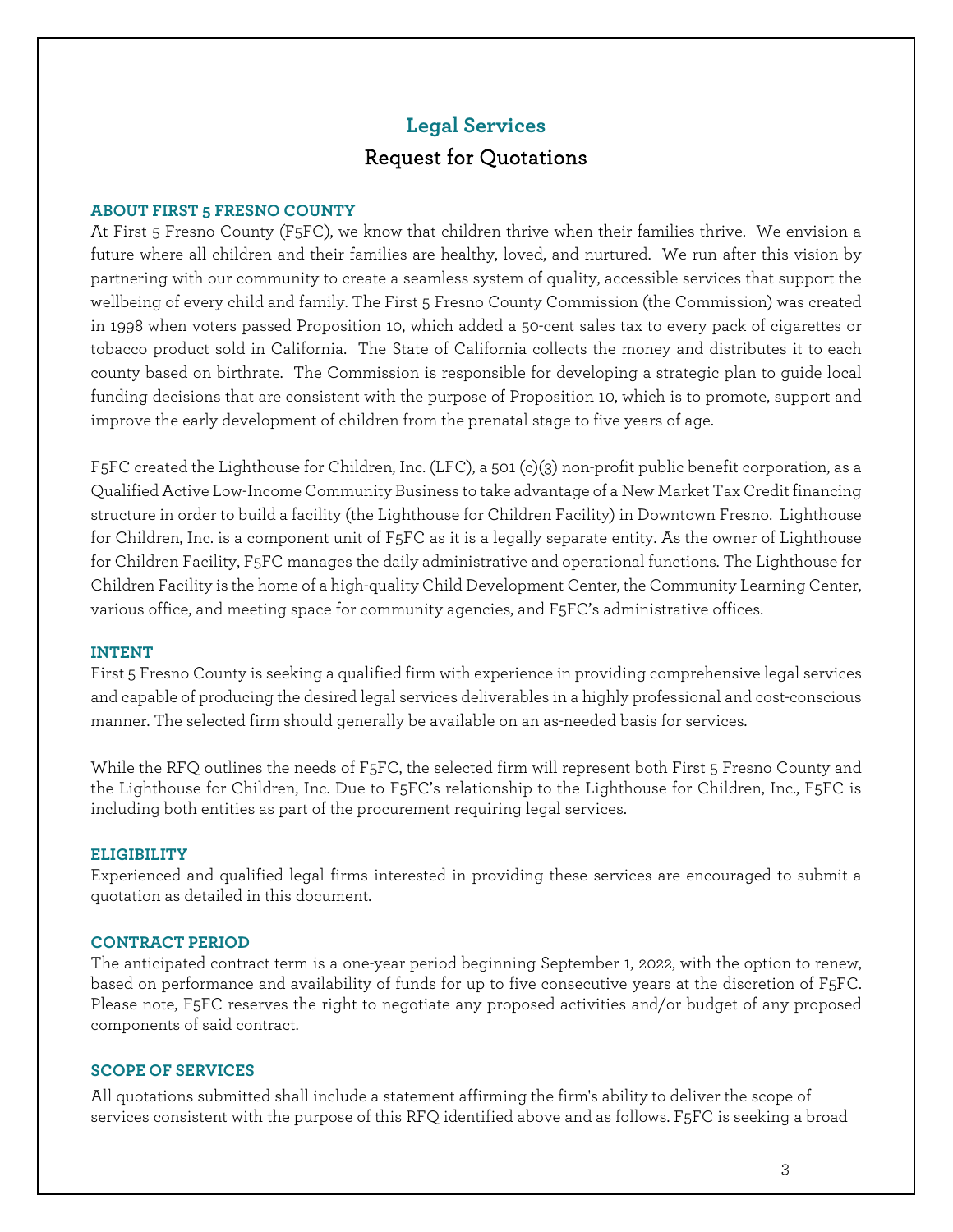range of expertise to perform the following tasks related to serving as Legal Counsel including, but not limited to:

*F5FC - General Support (approximately 3-8 hours a month)*

- Perform legal research, prepare/assist in the review of legal documents and provide legal guidance on F5FC ordinances and resolutions, forms, compliance documents, audit requirements for the state commission, policies and procedures, adherence to Proposition 10, notices, public records, records retention and destruction, the Brown Act, human resources, conflict of interest, contracts and grant agreements, procurement, appeals, leases, property acquisitions, deeds and other related documents.
- Act as the confidential legal advisor to the F5FC Board of Commissioners, LFC Board Members, various committees, the Executive Director and designated staff
- Support and represent the Commission in litigation on an as required basis
- Advise on state and federal legislative processes and agencies
- Prepare, review and interpret statutes, rules, ordinances and resolutions
- Be knowledgeable on governing board policies and procedures, and the Brown Act
- Knowledgeable on the Public Records Act
- Risk management advising
- Assist in legal aspects of federal and state grant processes

*Lighthouse for Children, Inc. (approximately 15 hours annually)*

- Provide general and pertinent legal advice on facility concerns
- Prepare documents, legal research, and negotiations in line with 501 (c)(3) requirements
- Act as the confidential legal advisor to the LFC Board and the Executive Director
- Assist in legal aspects of potential future construction on-site as it relates to LFC
- Any other contractual obligations or requirements

### **SUBMISSION REQUIREMENTS**

All quotations must be submitted via the F5FC website [\(www.first5fresno.org/funding\)](http://www.first5fresno.org/funding) by 12:00 p.m. on Wednesday, June 22, 2022. Respondents are solely responsible for ensuring their submissions are received on time. Late quotations will not be accepted. To complete the submission process, follow the steps on the website submission portal. Enter all required information and upload the required forms and the attachments listed below. All documents must be submitted in PDF form. Each form is available as an individual file on the F5FC website. Upon receipt by F5FC, respondents will receive an email from [funding@first5fresno.org](mailto:funding@first5fresno.org) as proof of receipt. Below are the required components to be submitted and their assigned maximum scoring value.

## 1. Narrative & Fee Breakdown (80 total points) - FORM A - Attached:

Please submit in writing the requested information in brief narrative form, as outlined in the attached Form A and, to the extent possible, organize the narrative using headers (no more than 10 typewritten pages). Please do not use a font size smaller than 11-point size for legibility.

## 2. Attachments (20 points, not part of the narrative page limit) - Submissions must include the following: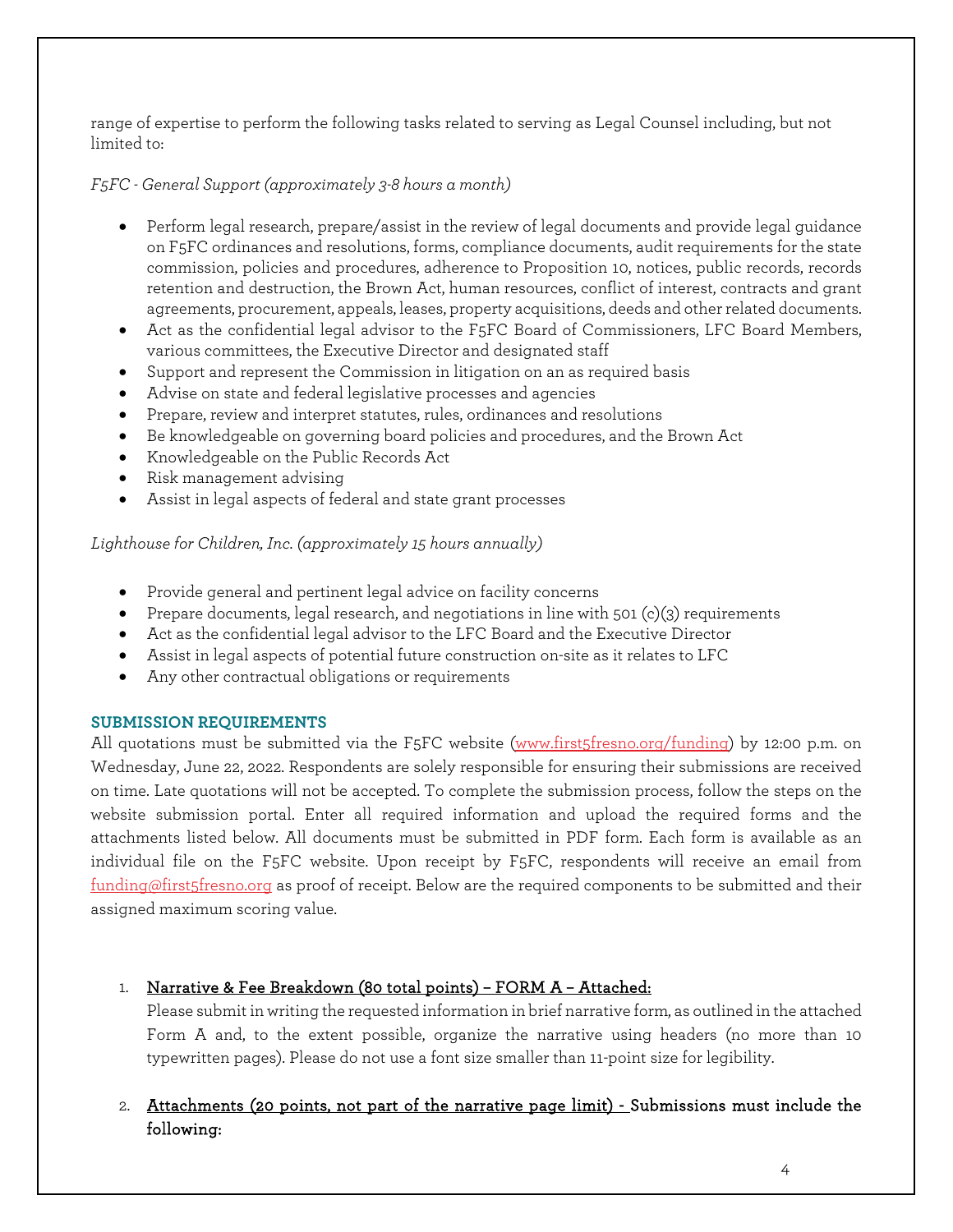- a. Names, titles, and contact information for three (3) professional references of organizations or individuals for whom the respondent has provided services citing related experience
- b. Conflict of Interest Disclosure: Include a statement describing any potential or known conflict of interest regarding this RFQ, First 5 Fresno County and/or the Lighthouse for Children, Inc., or affirm that you do not have a conflict of interest
- c. Financial Statements: Provide the most recently audited financial statements or annual report of the firm
- d. Completed W-9 Form

#### **RFQ PROCESS**

#### Questions

Any questions about this RFQ must be submitted via email to [funding@first5fresno.org](mailto:funding@first5fresno.org) with the subject line: "Question RFQ – Legal Services". Questions will be accepted until Thursday, June 9, 2022. F5FC will post answers to any questions received on the F5FC website [\(www.first5fresno.org/funding\)](http://www.first5fresno.org/funding) by 5 p.m. on May 18, 2022, June 1, 2022 and June 15, 2022.

Note: Questions submitted less than 48 hours before the May 18<sup>th</sup> or June 1<sup>st</sup> posting dates will be answered the following posting date.

#### RFQ Review and Process

A Community Review Committee will evaluate and score each submission that complies with the purpose and requirements of this RFQ. Submissions receiving a score of 70 or more points out of 100 may become finalists for award. However, there is no guarantee that scoring above 70 will result in an awarding.

Respondents should be prepared to present and elaborate on their submission to the Review Committee as requested. Following the submission deadline, all respondents will be notified by email confirming whether a presentation is required and, if necessary, additional logistics.

Following the review process, F5FC will work with the recommended respondent to develop and finalize a contract agreement that will be presented to the F5FC Commission for consideration and ultimate approval. Notwithstanding the foregoing, F5FC reserves the right to terminate this RFQ without awarding a contract.

The contact person for each submission will be notified in writing of F5FC's decision. All submitters, including those that are selected as a finalist, will be notified by August 16, 2022, of the status of their submission. Upon notification, the finalist will be contacted by F5FC staff to confirm requirements prior to consideration by the F5FC Commission.

#### **OTHER IMPORTANT INFORMATION**

#### Protest Process

Upon notice by F5FC of a proposed award, any respondent may file a formal written protest regarding a procurement by the Commission. The protest shall be filed with the Executive Director no later than fortyeight (48) hours before the day of the meeting at which the Commission is scheduled to award the subject contract. The protest shall be in writing addressed to and filed with the F5FC Executive Director and contain the exact basis for the protest, and proof that the protestor is a viable and responsible provider of the services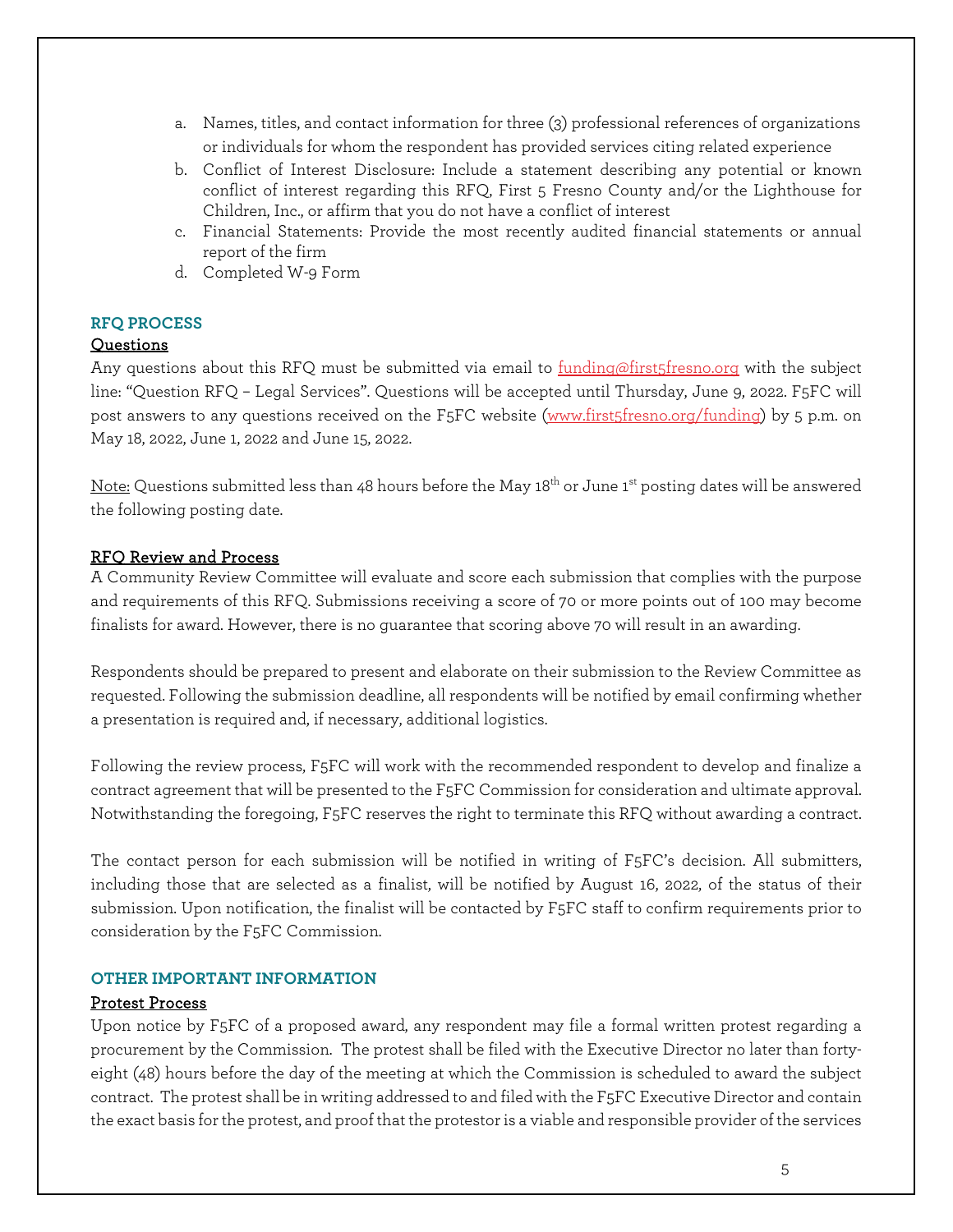sought. The protest should provide evidence that the award violated F5FC's procurement procedures or State law. Mere disagreement with the Commission or Executive Director's decision shall not be the basis for a successful protest.

## Confidentiality of Responses

F5FC cannot guarantee the confidentiality of information submitted by the firm. In the event that F5FC receives a California Public Records Act request for records or court order that F5FC reasonably determines compels its disclosure of the submission, F5FC shall provide such records as it deems appropriate. All materials submitted as part of a respondent's response to this RFQ opportunity become the property of F5FC.

## Caveats and Legal Notes

As of the issue date of this RFQ and continuing through the public notification of the award, agencies submitting a quotation shall not hold any unscheduled meetings, conferences, or technical discussions regarding this RFQ with F5FC staff, Commissioners or the Community Review Committee. "Off the record" contacts can taint the Commission's decision-making process and are therefore prohibited. Interested firms may only submit inquiries through the [funding@first5fresno.org](mailto:funding@first5fresno.org) email address in response to any matter pertaining to the RFQ. Any prohibited contact may result in disqualification of the potential contractor's submission.

Issuance of this RFQ does not constitute a commitment by the Commission to award a contract. The Commission reserves the right to reject any or all submissions received in response to this RFQ, or to cancel it if it is in the best interest of the Commission to do so. In addition, F5FC reserves the right, after contract award, to amend the resulting contract as needed throughout the term of the contract to best meet the needs of F5FC.

Any contract awarded by the Commission will contain various terms and conditions that will not be negotiable, including, but not limited to, respondent's obligation to indemnify, defend, and hold the Commission harmless from and against respondent's negligence and willful actions, insurance requirements as determined by the Commission, and compliance with various Commission policies.

On or before the Effective Date of any agreement, Contractor shall furnish to F5FC satisfactory proof of the required insurance (Certificates of Insurance), which shall include a commitment by Contractor's insurers that they will mail notice of any cancellation or reduction of coverage below the amounts herein required by F5FC, at least thirty (30) days prior to the effective date of such cancellation or change. Such required insurance shall include General Liability, Automobile Liability, and Workers' Compensation.

All agencies funded by the Commission must abide by all the policies and guidelines stipulated in the Commission's Funded Partner Manual as appropriate. The Funded Partner Manual is updated annually and can be found here: [http://www.first5fresno.org/forms-docs/.](http://www.first5fresno.org/forms-docs/) 

Pursuant to the Commission's Conflicts of Interest Policy and Conflicts of Interest Code, as amended, no Commissioner or designated staff may make, participate in making, or use their official position to influence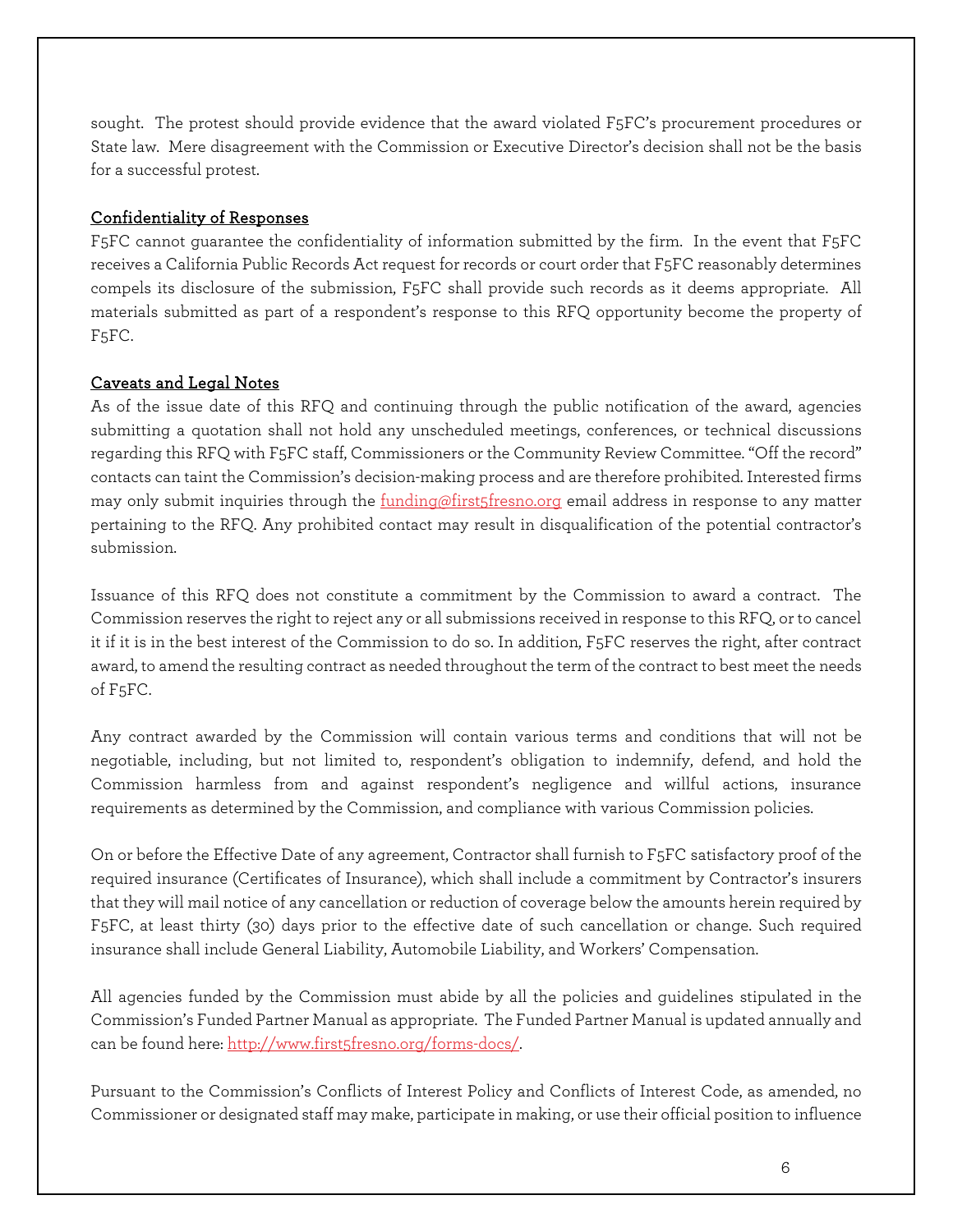the making of any governmental decision which may have a direct or indirect foreseeable material financial effect on the Commissioner or designated staff person. Therefore, no entity in which a Commissioner or designated staff person has a material financial interest may submit a quotation to the Commission.

Additionally, under no circumstances, may a financial dependent of a F5FC Commissioner or staff respond to this RFQ. Relatives (which shall include, but not be limited to, adult children, siblings, aunts and uncles) of F5FC Commissioners or staff who are not financial dependents are discouraged from submitting.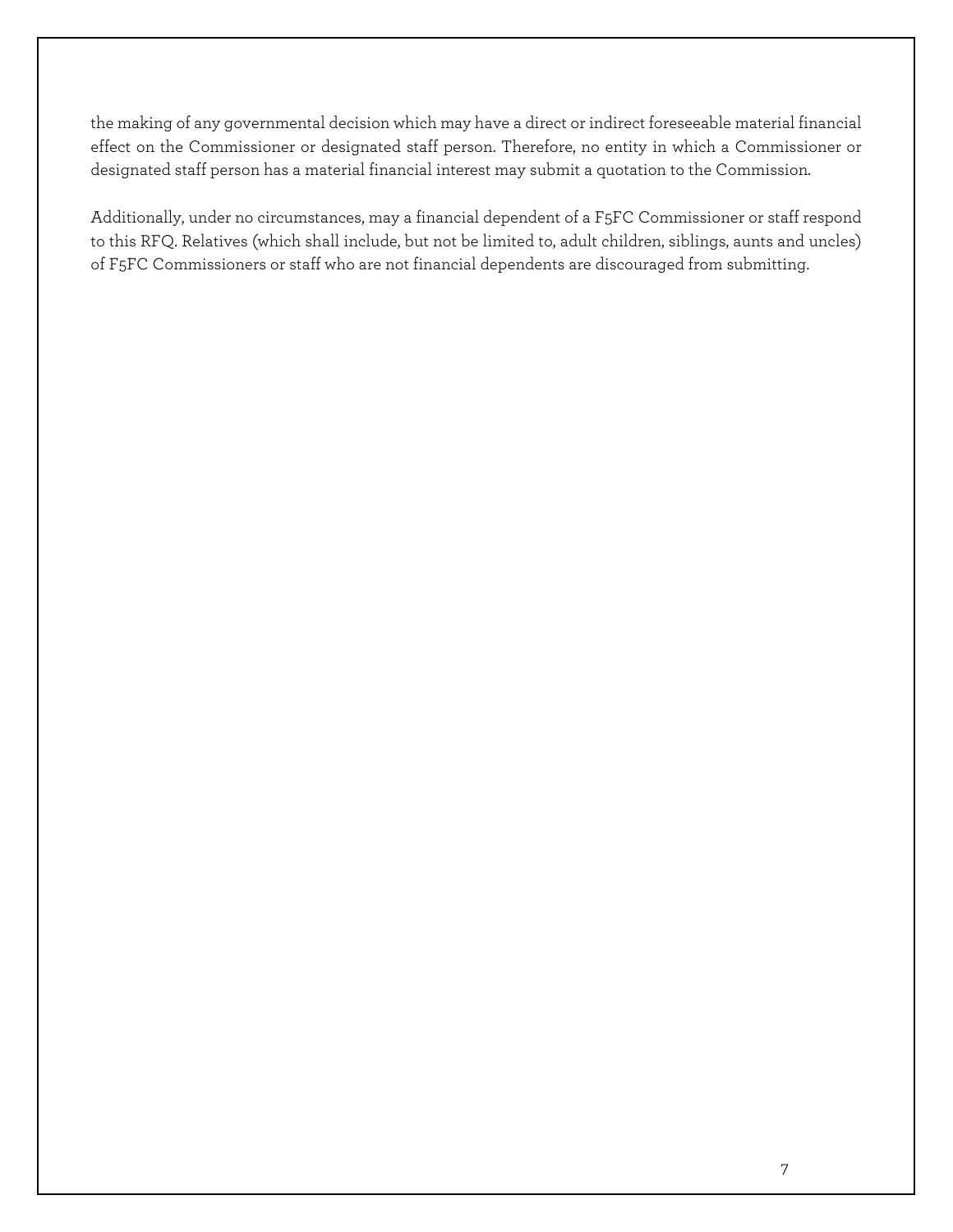

## FORM A - NARRATIVE & FEE BREAKDOWN

#### RFQ – Legal Services

Please provide a brief narrative response to the following questions and to the extent possible, organize using headers. The narrative and fee breakdown should not exceed ten (10) typewritten pages. Please do not use a font size smaller than 11-point.

## Narrative (4-8 pages)

- 1. Firm Description: Provide an overview of the firm and the firm's commitment to the Fresno County community. Include a general description of the firm's financial condition and identify any conditions (impending merger, office closures, bankruptcy, etc.) that may impede the firm's ability to complete the scope of services detailed on page 3 of the RFQ. Also, include a statement of being properly insured against fraud, errors and omissions.
- 2. Experience: Describe the firm's experience in providing legal services to a minimum of three public sector and/or independent government agencies. Include a brief description of the services provided and how long such services have been provided.
- 3. Legal Team Qualifications: Identify the lead legal counsel and other members of the firm who would be involved in F5FC's and LFC's legal services by name, title, specialization, relevant experience, roles and responsibilities. Additionally, provide the following for each individual:
	- a. Length of employment with the firm
	- b. Legal training and years of practice (including date of admittance to the California Bar)
	- c. Years of municipal or other local public-sector law practice as a full-time government attorney and/or in a private law office specializing in local government
	- d. Litigation experience and demonstration of a good court track record
	- e. If the individual, or any of the attorneys employed by the firm, have ever been successfully sued for malpractice, have been the subject of complaints filed with the State Bar, or have had discipline imposed by the State Bar, please provide information on the nature of the incident, the dates on which the matter began and was concluded, and the results of the situation.
- 4. Proposed Approach: Discuss professional standards for turnaround time of typical requests such as: 1) Contract Reviews, 2) Policies and Procedure Reviews, 3) Meeting Preparation and 4) General/ Support Inquiries. Provide relevant information to describe the firm's approach to the scope of services detailed on page 3 of the RFQ.

## Fee Breakdown (1-2 pages)

- 1. Fee Structure and Schedules: Describe the fee structure of the firm and provide any schedules to support the structure. Provide proposed fees and cost information for all services at an hourly rate. Include the following:
	- 1) Review the requirements of this RFQ and address all services in the fee schedule that might reasonably be expected to support the request.
	- 2) Provide proposed fees and cost information for all services at an hourly rate.
	- 3) Provide a comprehensive fee schedule and indicate how F5FC and its component unit, the